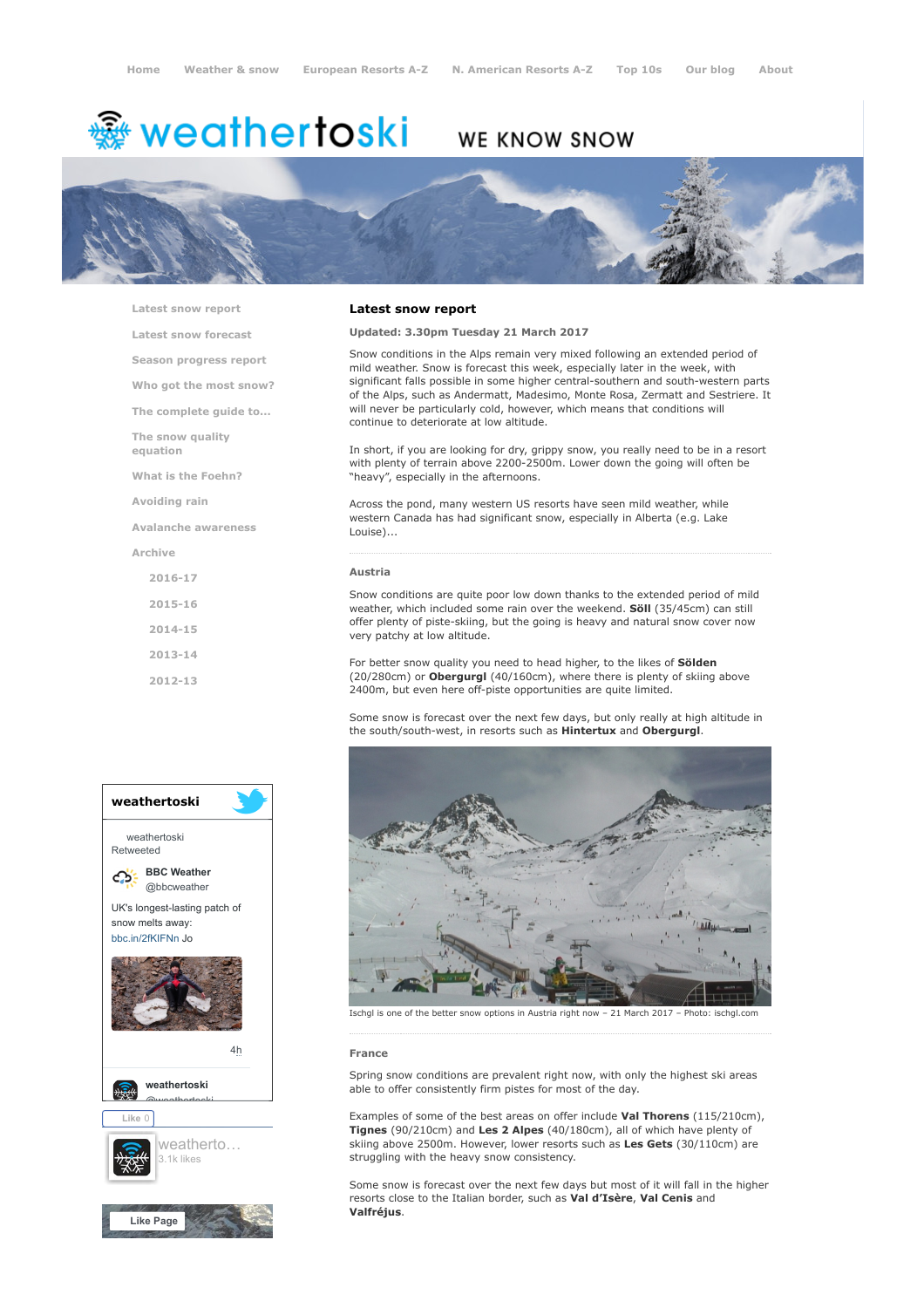Follow me on: **Lwitte** 

[Tweet](https://twitter.com/intent/tweet?original_referer=https%3A%2F%2Fwww.weathertoski.co.uk%2Fweather-snow%2Farchive%2Fsnow-report-21-03-2017%2F&ref_src=twsrc%5Etfw&text=Weather%20to%20ski%20-%20Snow%20report%20-%2021%20March%202017&tw_p=tweetbutton&url=https%3A%2F%2Fwww.weathertoski.co.uk%2Fweather-snow%2Farchive%2Fsnow-report-21-03-2017%2F)

Tweet this page





#### Contact us...

Got a burning question about weather or snow conditions in the Alps? [Contact us](https://www.weathertoski.co.uk/about-1/contact-us/) and we'll do our best to answer it...

E: [info@weathertoski.co.uk](mailto:fraser@weathertoski.co.uk)

T: +44 (0)20 3151 3154



View of the Vallandry ski area today – 21 March 2017 – Photo: peisey-vallandry.com

#### Italy

Snow conditions are largely spring-like across the Italian resorts right now, with little or no natural snow left at low altitude in the east (i.e. Dolomites). That said, there is still plenty of piste skiing available in the likes of **Selva** (10/30cm) and Cortina (15/50cm) thanks to the largely artificial base laid down earlier in the season.

The central and western Italian resorts generally have better coverage, with base depths of 70/210cm in Madesimo and 20/150cm in Cervinia. These higher central and western resorts will also see significant new snow this week.



The weather is on the change in Sestriere – 21 March 2017 – Photo: vialattea.it

#### Switzerland

Snow conditions are decidedly spring-like across most of Switzerland, and natural snow cover is now patchy at low altitude. Champéry (10/140cm) and Adelboden (0/90cm) are typical of this, with "heavy" snow consistency at most altitudes.

For drier, gripper snow, you really need to find a resort with plenty of terrain above 2500m, such as Zermatt (5/165cm) or Saas-Fee (20/205cm). These resorts, with their proximity to the Italian border, are also expecting significant snowfall over the next few days.

Some other parts of the country will also see some snow (at altitude), but not in nearly the same quantities as in the far south.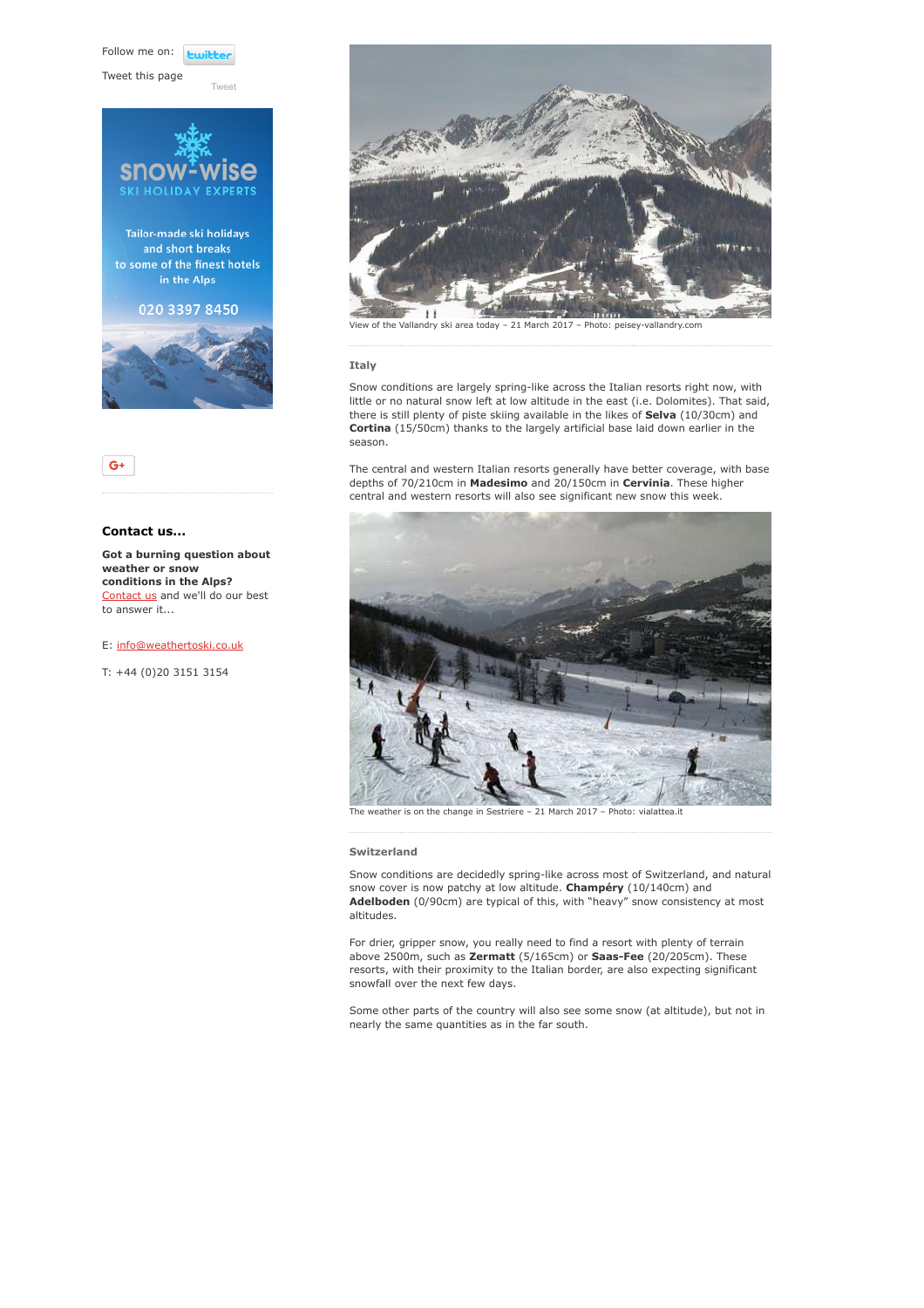

Decent pistes up top in Grimentz – 21 March 2017 – Photo: bergfex.com

#### Rest of Europe

There is still plenty of snow across higher parts of the Pyrenees though it has also been mild here, which means that spring conditions prevail. Andorra's Soldeu has base depths of 80/120cm, while Spain's Baqueira Beret has 90/180cm.

Most Norwegian resorts are in good shape following recent snow, including Lillehammer where base depths are currently 55/105cm.

Skiing in Scotland remains very limited - only Cairngorm was (partially) open on Monday- but heavy snow showers are forecast over the next few days which could mean more options by the weekend.



It's been snowing in Scotland today, where Glencoe hopes to reopen later in the week – 21 March 2017 – Photo: winterhighland.info

#### USA

There has been little if any new snow in the western US over the last week. Generally speaking, snow cover remains impressive in most areas, but mild temperatures have meant spring snow conditions, especially at lower altitudes.

Breckenridge now has 147cm of snow packed down on its upper mountain, while Snowbird has 302cm. Both resorts are forecast snow later in the week.

#### Canada

Banff/Lake Louise have seen lots of new snow in the last few days and report fabulous conditions for late March, with settled snow depths of 173/247cm depending on altitude.

There is also plenty of snow further west in Whistler (310cm upper base), with more to come over the coming days, though it will occasionally turn to rain lower down.